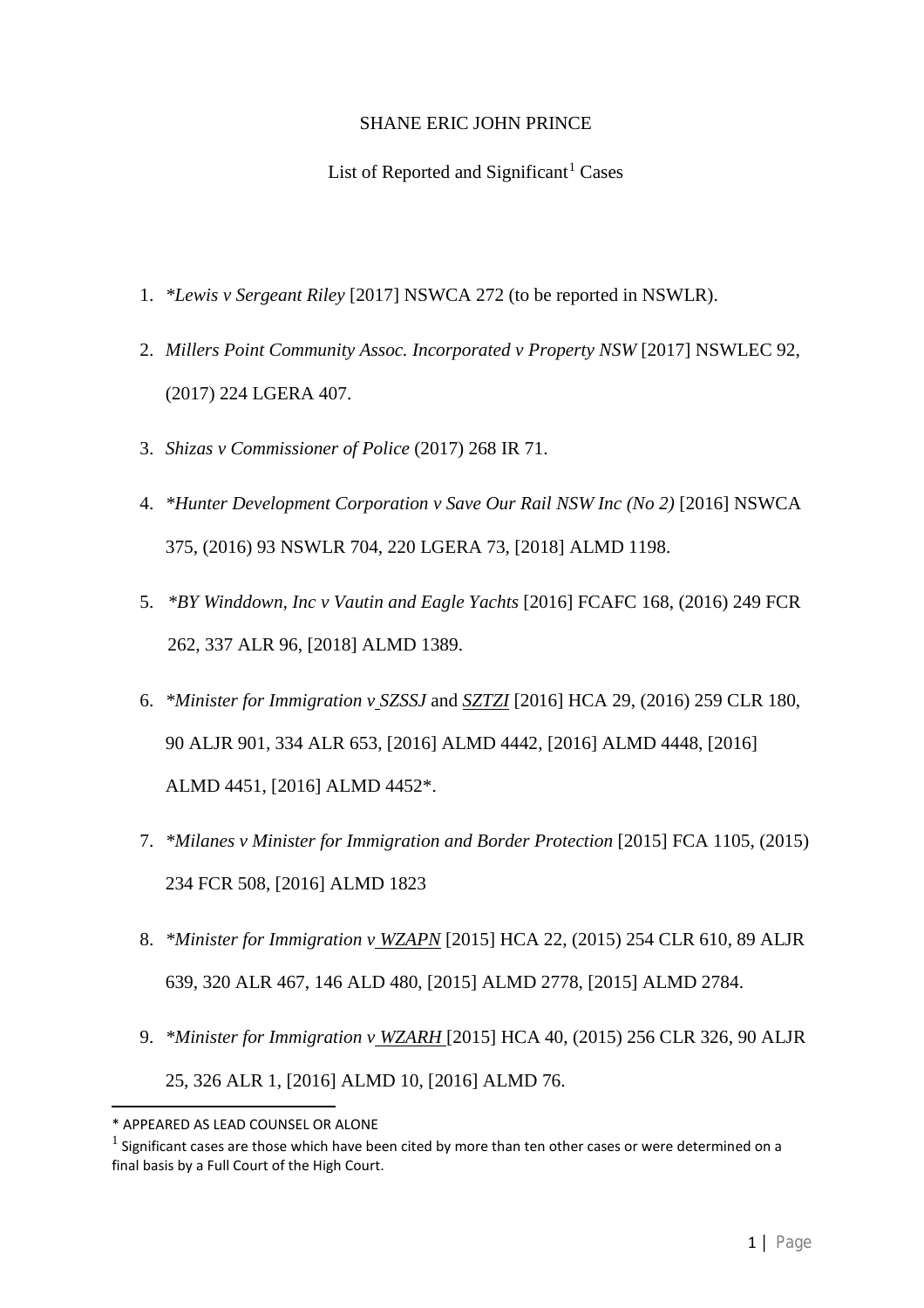- 10.*CFMEU v Endeavour Coal* (2015) 231 FCR 150 (note special leave refused on 11 December 2015).
- 11. *\*Special Broadcasting Services v Corbell* [2016] NSWSC 461[2](#page-1-0)
- 12. *\*BZAFM v Minister for Immigration and Border Protection* [2015] FCAFC 41, (2015) 321 ALR 117
- 13. *\*SZTES v Minister for Immigration and Border Protection* [2015] FCAFC 158*[3](#page-1-1)*
- 14.*Fair Work Ombudsman v Quest South Perth Holdings Pty Ltd, Contracting Solutions Pty Ltd & Paul Konstek* [2015] HCA 45, (2015) 256 CLR 137, 90 ALJR 107, 255 IR 229, 326 ALR 470, (2015) 67 AILR 102-490, [2016] ALMD 277, [2016] ALMD 459, [2016] ALMD 464.
- 15. *\*SZTIB[4](#page-1-2) v Minister for Immigration and Border Protection* [2015] FCAFC 40, (2015) 321 ALR 81, 149 ALD 449, [2017] ALMD 443, [2017] ALMD 444[5](#page-1-3)
- 16. *\*SZTEQ v Minister for Immigration and Border Protection* [2015] FCAFC 39; (2015) 229 FCR 497, 321 ALR 44, 145 ALD 577, [2015] ALMD 4586[6](#page-1-4)
- 17. \**Port Kembla Coal Terminal Limited v Construction, Forestry, Mining and Energy Union (New South Wales Branch) (No 2)* (2014) 88 NSWLR 471; [2014] NSWIC 3
- 18. \**SZGIZ v Minister for Immigration and Citizenship* (2013) 212 FCR 235; (2013) 299 ALR 246; [2013] [FCAFC](http://www.austlii.edu.au/cgi-bin/sinodisp/au/cases/cth/FCAFC/2013/71.html?query=) [7](#page-1-5)1<sup>7</sup>.

<span id="page-1-5"></span><span id="page-1-0"></span><sup>&</sup>lt;sup>2</sup> Unusual case where Slattery J provided detailed reasons for interlocutory injunction.

<span id="page-1-1"></span><sup>&</sup>lt;sup>3</sup> This case has been cited in 6 other cases

<span id="page-1-2"></span> $4$  Party underlined indicates the party for whom I appeared.

<span id="page-1-3"></span><sup>5</sup> This case has been cited in 2 other cases. This case is referred to in D C Pearce & RS Geddes 'Statutory Interpretation in Australia' Eighth Edition.

<span id="page-1-4"></span><sup>6</sup> This case has been cited in 80 other cases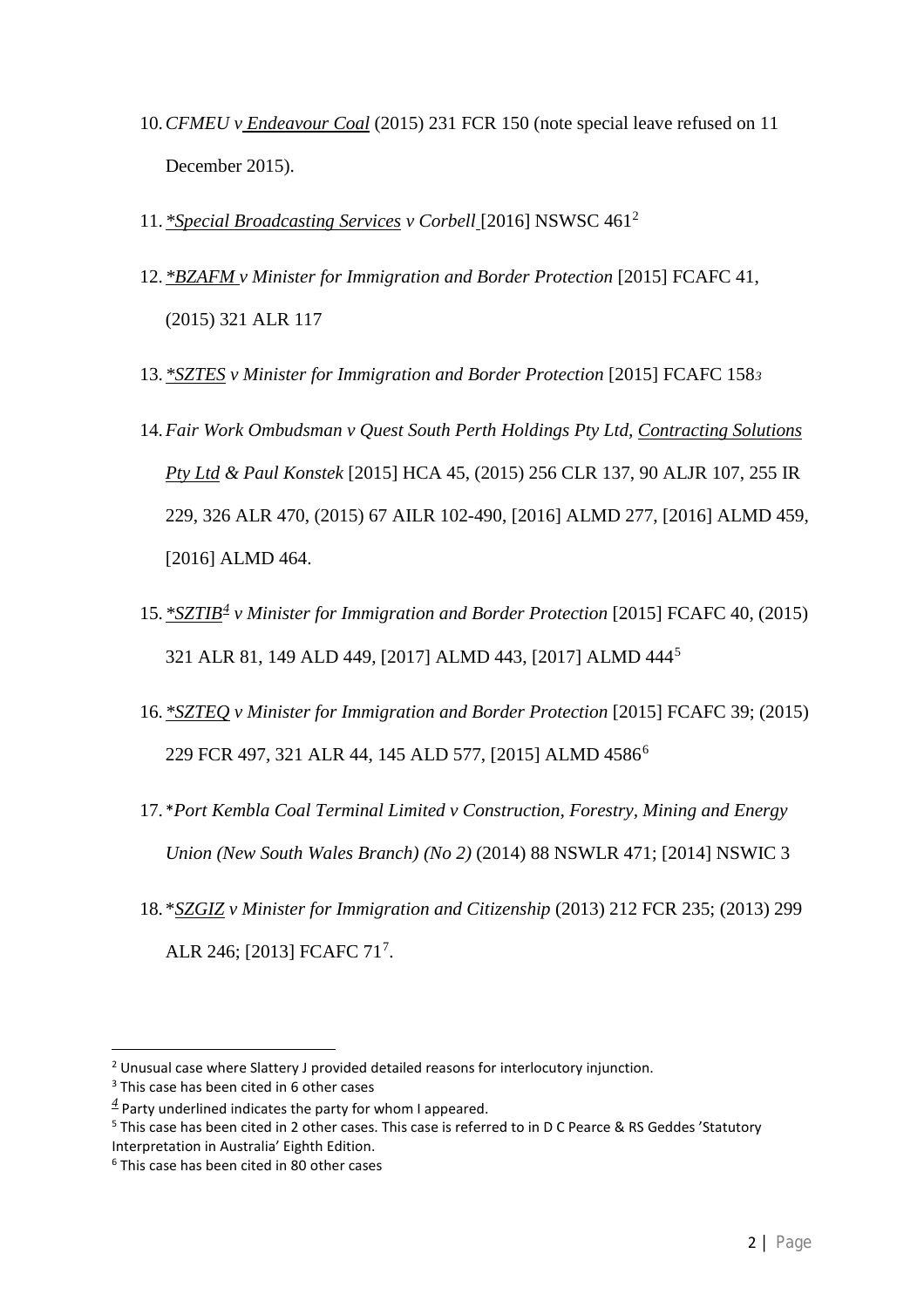- 19. *\*SZGIZ v Minister for Immigration and Citizenship*; (2013) 281 FLR 459; [\[2013\]](http://www.austlii.edu.au/cgi-bin/sinodisp/au/cases/cth/FMCA/2013/215.html?query=) [FMCA](http://www.austlii.edu.au/cgi-bin/sinodisp/au/cases/cth/FMCA/2013/215.html?query=) 215[8](#page-2-0)
- 20. *\*WZARB v Minister for Immigration and Citizenship* (2013) 302 ALR 657; (2013) 136 ALD 77; [\[2013\]](http://www.austlii.edu.au/cgi-bin/sinodisp/au/cases/cth/FCA/2013/523.html?query=) FCA 523[9](#page-2-1)
- 21. \**SZQKC v Minister for Immigration and Citizenship* (2012) 206 FCR 253; (2012) 126 ALD 245; [\[2012\]](http://www.austlii.edu.au/cgi-bin/sinodisp/au/cases/cth/FCA/2012/249.html?query=) FCA 249[10](#page-2-2)
- 22. \**SZQDZ v Minister for Immigration and Citizenship* (2012) 200 FCR 207; (2012) 286 ALR 331; (2012) 126 ALD 63; [2012] [FCAFC](http://www.austlii.edu.au/cgi-bin/sinodisp/au/cases/cth/FCAFC/2012/26.html?query=) 26<sup>[11](#page-2-3)</sup>
- 23. *\*Professional Administration Service Centres Pty Ltd v Commissioner of Taxation* (2012) 295 ALR 52; [2012] [FCAFC](http://www.austlii.edu.au/cgi-bin/sinodisp/au/cases/cth/FCAFC/2012/180.html?query=) 180<sup>[12](#page-2-4)</sup>
- 24. \**SZQDI v Minister for Immigration and Citizenship* [\(2012\)](http://www.austlii.edu.au/cgi-bin/sinodisp/au/cases/cth/FCA/2012/932.html?query=) 207 FCR 106; (2012) 131 ALD 270; [2012] FCA 932[13](#page-2-5)
- 25. \**MZYPW v Minister for Immigration and Citizenship* (2012) 289 ALR 541; (2012) 128 ALD 520; [2012] [FCAFC](http://www.austlii.edu.au/cgi-bin/sinodisp/au/cases/cth/FCAFC/2012/99.html?query=) 99[14](#page-2-6)
- 26.*Endeavour Coal Pty Ltd v Association of Professional Engineers, Scientists and Managers, Australia* (2012) 206 FCR 576; (2012) 290 ALR 326; (2012) 128 ALD 571; (2012) 217 IR 154; [\[2012\]](http://www.austlii.edu.au/cgi-bin/sinodisp/au/cases/cth/FCA/2012/764.html?query=) FCA 764[15](#page-2-7)

<span id="page-2-7"></span> $7$  Affirmed by the High Court in refusing the Minister's application for special leave. The Government introduced legislation to overcome the effect of the decision which was passed on 14 May 2014- *Migration Amendment Act* 2013. This case has been referred to in 86 other decisions.

<span id="page-2-0"></span><sup>8</sup> This case has been cited in 9 other cases

<span id="page-2-1"></span> $9$  This case has been cited in 4 other cases

<span id="page-2-2"></span><sup>&</sup>lt;sup>10</sup> This case has been cited in 10 other cases

<span id="page-2-3"></span> $11$  This case has been cited in 129 other cases

<span id="page-2-4"></span><sup>&</sup>lt;sup>12</sup> This case has been cited in 3 other cases

<span id="page-2-5"></span><sup>&</sup>lt;sup>13</sup> This case has been cited in 1 other case

<span id="page-2-6"></span><sup>&</sup>lt;sup>14</sup> This case has been cited in 46 other cases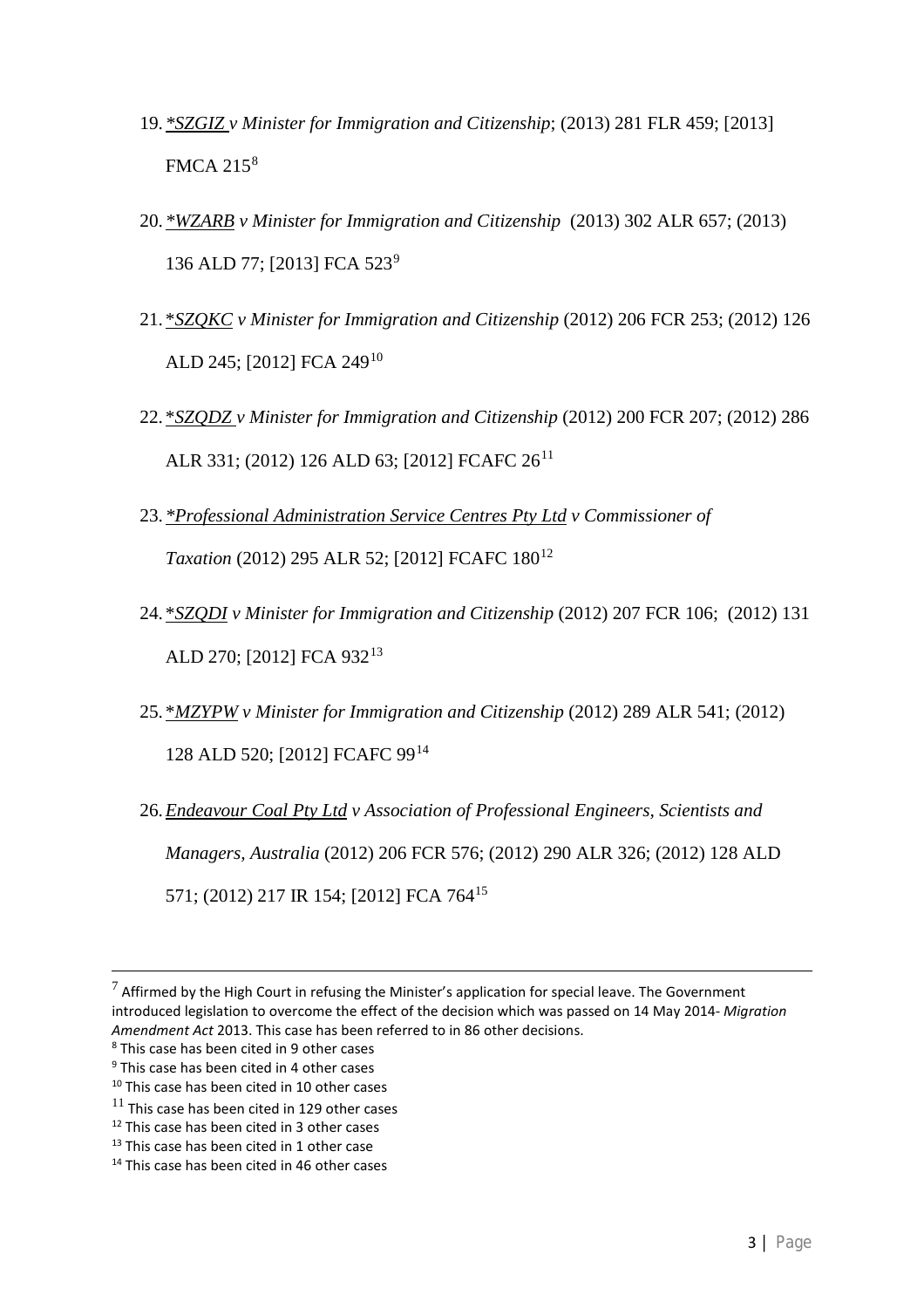- 27. *\*[16](#page-3-0)Plaintiff S10/2011 v Minister for Immigration and Citizenship; Kaur v Minister for Immigration and Citizenship; Plaintiff S49/2011 v Minister for Immigration and Citizenship; Plaintiff S51/2011 v Minister for Immigration and Citizenship* (2012) 246  $CLR 636<sup>17</sup>$  $CLR 636<sup>17</sup>$  $CLR 636<sup>17</sup>$
- 28. \**Re Crown Employees (Public Sector - Salaries 2011) Award (No 3)* (2011) 210 IR 458; [2011] [NSWIRComm](http://www.austlii.edu.au/cgi-bin/sinodisp/au/cases/nsw/NSWIRComm/2011/104.html?query=) 104[18](#page-3-2)
- 29.*Endeavour Coal Pty Ltd v Association of Professional Engineers, Scientists and Managers, Australia (Collieries' Staff Division)* [2012] FCA 764; (2012) 206 FCR 576; (2012) 290 ALR 326; (2012) 128 ALD 571; (2012) 217 IR 154.
- 30.*Endeavour Coal Pty Ltd v Association of Professional Engineers, Scientists and Managers, Australia (Collieries' Staff Division)* [2012] FWAFB 1891; (2012) 217 IR  $131^{19}$  $131^{19}$  $131^{19}$
- 31.*PPHF v Director-General of Security* (2011) 193 FCR 436; (2011) 121 ALD 473; [2011] [FCAFC](http://www.austlii.edu.au/cgi-bin/sinodisp/au/cases/cth/FCAFC/2011/70.html?query=) 70<sup>[20](#page-3-4)</sup>
- 32. *\*Tran v Commonwealth* (2010) 187 FCR 54; (2010) 271 ALR 1; (2010) 116 ALD 29; [2010] [FCAFC](http://www.austlii.edu.au/cgi-bin/sinodisp/au/cases/cth/FCAFC/2010/80.html?query=) 80<sup>[21](#page-3-5)</sup>
- 33.*Minister for Immigration and Citizenship v SZNVW* (2010) 183 FCR 575; (2010) 114 ALD 666; [2010] [FCAFC](http://www.austlii.edu.au/cgi-bin/sinodisp/au/cases/cth/FCAFC/2010/41.html?query=) 41<sup>[22](#page-3-6)</sup>

<span id="page-3-6"></span> $\overline{a}$ <sup>15</sup> This case has been cited in 17 other cases. This case is referred to in 'Fair Work Legislation'2014

<span id="page-3-0"></span>*<sup>16</sup>* In this case I was lead by Lloyd SC, however I conducted a half day of the hearing before the Full Court of the High Court on my feet.

<span id="page-3-1"></span><sup>&</sup>lt;sup>17</sup> This case has been cited in other 125 cases. This case is referred to in D C Pearce & RS Geddes 'Statutory Interpretation in Australia' Eighth Edition.

<span id="page-3-2"></span><sup>&</sup>lt;sup>18</sup> This case has been cited in 11 other cases

<span id="page-3-3"></span><sup>&</sup>lt;sup>19</sup> This case has been cited in 17 other cases. This case is referred to in 'Fair Work Legislation'2014

<span id="page-3-4"></span><sup>&</sup>lt;sup>20</sup> This case has been cited in 5 other cases

<span id="page-3-5"></span> $^{21}$  This case has been cited in 17 other cases This case is referred to in D C Pearce 'Statutory Interpretation in Australia', Seventh Edition and D C Pearce & RS Geddes 'Statutory Interpretation in Australia' Eighth Edition.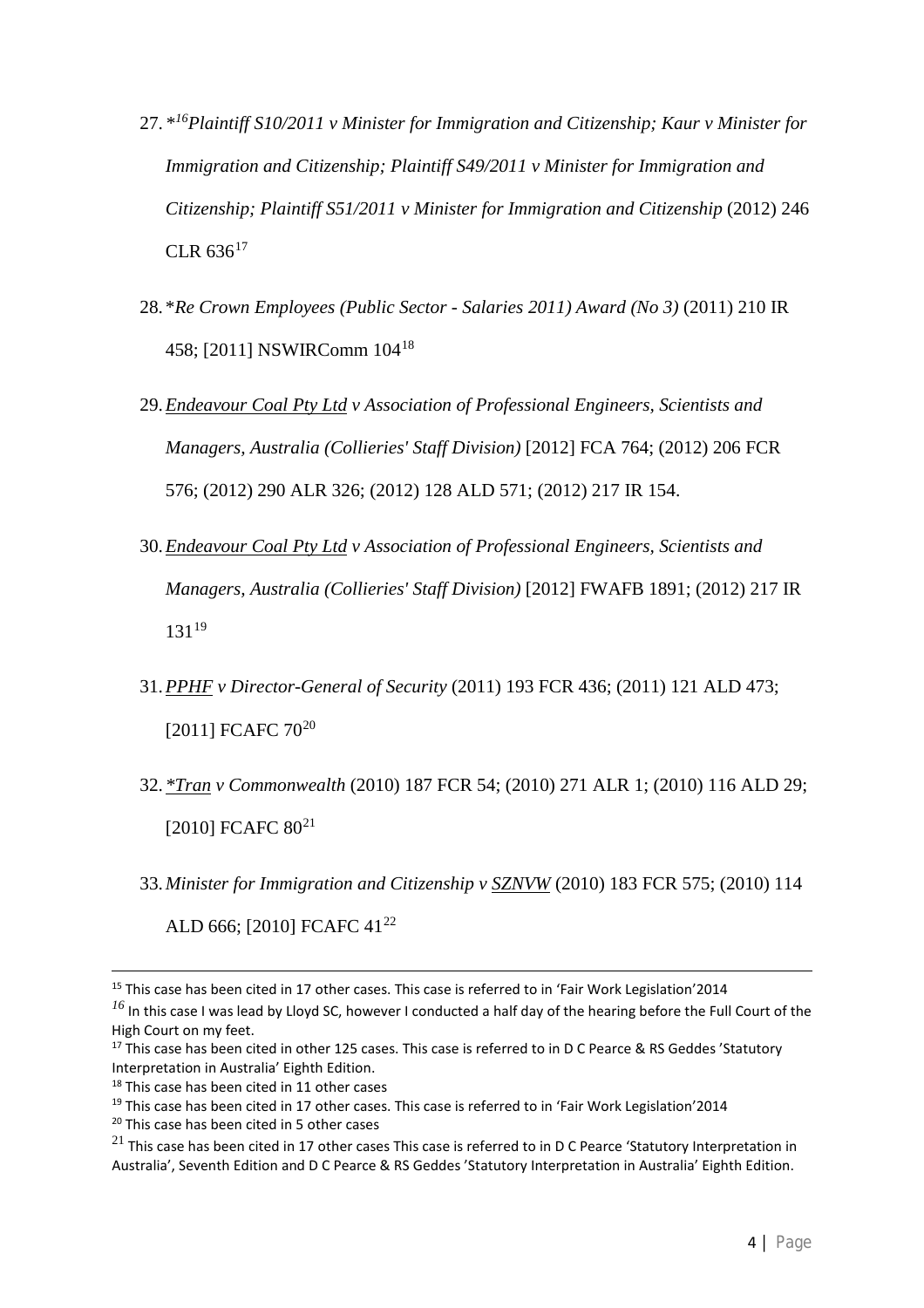- 34.*PPHF, VGZS and BYRH and Director-General of Security, Re* (2010) 119 ALD 407; [2010] [AATA](http://www.austlii.edu.au/cgi-bin/sinodisp/au/cases/cth/AATA/2010/1020.html?query=) 1020<sup>[23](#page-4-0)</sup>
- 35. *\*SZMWT v Minister for Immigration and Citizenship* (2009) 109 ALD 473; [\[2009\]](http://www.austlii.edu.au/cgi-bin/sinodisp/au/cases/cth/FCA/2009/559.html?query=) [FCA](http://www.austlii.edu.au/cgi-bin/sinodisp/au/cases/cth/FCA/2009/559.html?query=) 559[24](#page-4-1)
- 36. *\*SZMTJ v Minister for Immigration and Citizenship (No 2)* (2009) 109 ALD 242; [\[2009\]](http://www.austlii.edu.au/cgi-bin/sinodisp/au/cases/cth/FCA/2009/486.html?query=) FCA 486<sup>[25](#page-4-2)</sup>
- 37. *\*SZHEW v Minister for Immigration and Citizenship* [\[2009\]](http://www.austlii.edu.au/cgi-bin/sinodisp/au/cases/cth/FCA/2009/783.html?query=) FCA 783[26](#page-4-3)
- 38. *\*Deva v University of Western Sydney* (2009) 229 FLR 380; (2009) 182 IR 75; [\[2009\]](http://www.austlii.edu.au/cgi-bin/sinodisp/au/cases/nsw/NSWSC/2009/280.html?query=) [NSWSC](http://www.austlii.edu.au/cgi-bin/sinodisp/au/cases/nsw/NSWSC/2009/280.html?query=) 280[27](#page-4-4)
- 39. *\*Kumar v Minister for Immigration and Citizenship* (2009) 176 FCR 401; (2009) 109 ALD 44; [2009] [FCAFC](http://www.austlii.edu.au/cgi-bin/sinodisp/au/cases/cth/FCAFC/2009/55.html?query=) 55[28](#page-4-5)
- 40. *\*Bakers Delight Holdings Ltd v Industrial Court of New South Wales, Illawarra Breads Pty Ltd and Ors* (2009) 186 IR 361; [2009] [NSWCA](http://www.austlii.edu.au/cgi-bin/sinodisp/au/cases/nsw/NSWCA/2009/126.html?query=) 126[29](#page-4-6)
- 41. \**Telstra Corporation Ltd v Todd* (2009) 183 IR 423; [\[2009\]](http://www.austlii.edu.au/cgi-bin/sinodisp/au/cases/cth/FCA/2009/518.html?query=) FCA 518[30](#page-4-7)
- 42. *\*Deva v University of Western Sydney* (2008) 175 IR 89; [2008] EOC 93-497; [\[2008\]](http://www.austlii.edu.au/cgi-bin/sinodisp/au/cases/nsw/NSWCA/2008/137.html?query=) [NSWCA](http://www.austlii.edu.au/cgi-bin/sinodisp/au/cases/nsw/NSWCA/2008/137.html?query=) 137[31](#page-4-8)

'Labour Law', Fifth Edition.

 $22$  This case has been cited in 168 other cases

<span id="page-4-0"></span><sup>&</sup>lt;sup>23</sup> This case has been cited in 2 other cases

<span id="page-4-1"></span><sup>&</sup>lt;sup>24</sup> This case has been cited in 5 other cases

<span id="page-4-2"></span><sup>&</sup>lt;sup>25</sup> This case has been cited in 19 other cases

<span id="page-4-3"></span><sup>&</sup>lt;sup>26</sup> This case has been cited in 25 other cases

<span id="page-4-4"></span><sup>&</sup>lt;sup>27</sup> This case has been cited in 2 other cases. This case is referred to in Breen Creighton & Andrew Stewart

<span id="page-4-5"></span><sup>&</sup>lt;sup>28</sup> This case has been cited in 7 other cases

<span id="page-4-6"></span><sup>&</sup>lt;sup>29</sup> This case has been cited in 3 other cases

<span id="page-4-7"></span><sup>&</sup>lt;sup>30</sup> This case has been cited in 1 other case

<span id="page-4-8"></span><sup>&</sup>lt;sup>31</sup> This case has been cited in 25 other cases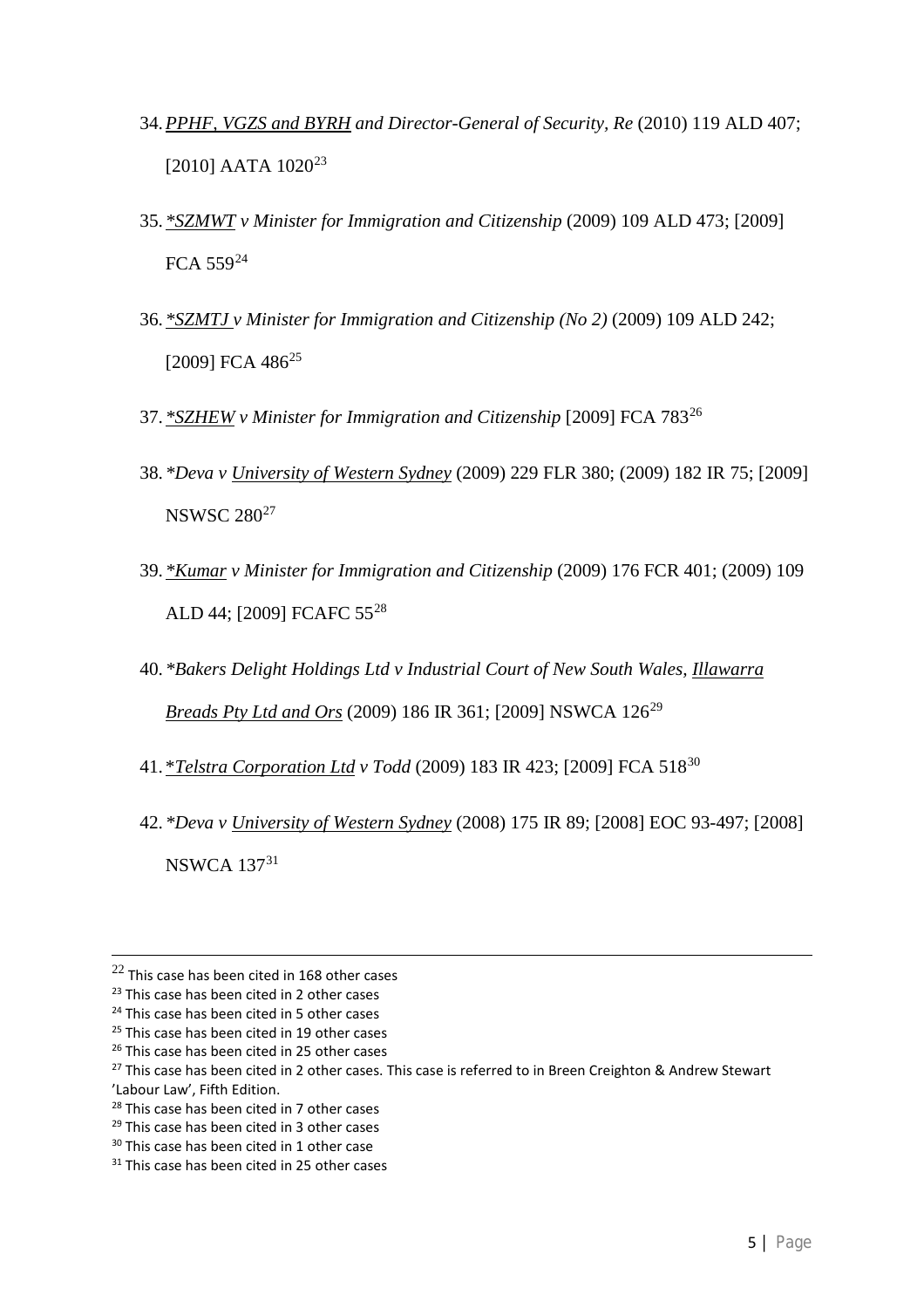- 43.*Transport Workers' Union of New South Wales v Australian Industrial Relations Commission* (2008) 166 FCR 108<sup>[32](#page-5-0)</sup>; (2008) 100 ALD 453; (2008) 245 ALR 258
- 44.*Tubbo Pty Ltd v Minister Administering the Water Management Act 2000* [\[2008\]](http://www.austlii.edu.au/cgi-bin/sinodisp/au/cases/nsw/NSWCA/2008/356.html?query=) [NSWCA](http://www.austlii.edu.au/cgi-bin/sinodisp/au/cases/nsw/NSWCA/2008/356.html?query=) 356, (2008) 302 ALR 299[33](#page-5-1)
- 45.*Grigor-Scott v Jones* (2008) 168 FCR 450; (2008) 102 ALD 1; [2008] [FCAFC](http://www.austlii.edu.au/cgi-bin/sinodisp/au/cases/cth/FCAFC/2008/14.html?query=) 14[34](#page-5-2)
- 46.*Lowe v BEA Systems Pty Ltd* (2008) 180 IR 212; [2008] [NSWIRComm](http://www.austlii.edu.au/cgi-bin/sinodisp/au/cases/nsw/NSWIRComm/2008/220.html?query=) 220[35](#page-5-3)
- 47.*Transport Workers' Union of New South Wales v Australian Industrial Relations Commission, TNT (Australia) Pty Ltd and Riteway Transport Pty Ltd* (2008) 166 FCR 108; (2008) 245 ALR 458; (2008) 171 IR 84; (2008) 100 ALD 453;[2008] [FCAFC](http://www.austlii.edu.au/cgi-bin/sinodisp/au/cases/cth/FCAFC/2008/26.html?query=)  $26^{36}$  $26^{36}$  $26^{36}$  $26^{36}$
- 48. *\*SZLHP v Minister for Immigration and Citizenship* (2008) 172 FCR 170; [\[2008\]](http://www.austlii.edu.au/cgi-bin/sinodisp/au/cases/cth/FCAFC/2008/152.html?query=) [FCAFC](http://www.austlii.edu.au/cgi-bin/sinodisp/au/cases/cth/FCAFC/2008/152.html?query=) 152[37](#page-5-5)
- 49. *\*SZLDG v Minister for Immigration and Citizenship* (2008) 166 FCR 230; (2008) 244 ALR 140; (2008) 99 ALD 550; [\[2008\]](http://www.austlii.edu.au/cgi-bin/sinodisp/au/cases/cth/FCA/2008/11.html?query=) FCA 11[38](#page-5-6)
- 50. *\*SZKCQ v Minister for Immigration and Citizenship* (2008) 170 FCR 236; (2008) 247 ALR 657; (2008) 102 ALD 250; [2008] [FCAFC](http://www.austlii.edu.au/cgi-bin/sinodisp/au/cases/cth/FCAFC/2008/119.html?query=) 119[39](#page-5-7)
- 51. *\*SZGIY v Minister for Immigration and Citizenship* [2008] [FCAFC](http://www.austlii.edu.au/cgi-bin/sinodisp/au/cases/cth/FCAFC/2008/68.html?query=) 68[40](#page-5-8)

<span id="page-5-0"></span> $32$  This case is referred to in D C Pearce 'Statutory Interpretation in Australia', Seventh Edition.

<span id="page-5-1"></span><sup>&</sup>lt;sup>33</sup> This case has been cited in 13 other cases

<span id="page-5-2"></span><sup>&</sup>lt;sup>34</sup> This case has been cited in 13 other cases

<span id="page-5-3"></span><sup>&</sup>lt;sup>35</sup> This case has been cited in 1 other case

<span id="page-5-4"></span><sup>&</sup>lt;sup>36</sup> This case has been cited in 45 other cases

<span id="page-5-5"></span><sup>&</sup>lt;sup>37</sup> This case has been cited in 39 other cases

<span id="page-5-6"></span><sup>&</sup>lt;sup>38</sup> This case has been cited in 9 other cases

<span id="page-5-7"></span> $39$  This case has been cited in 64 other cases

<span id="page-5-8"></span> $40$  This case has been cited in 61 other cases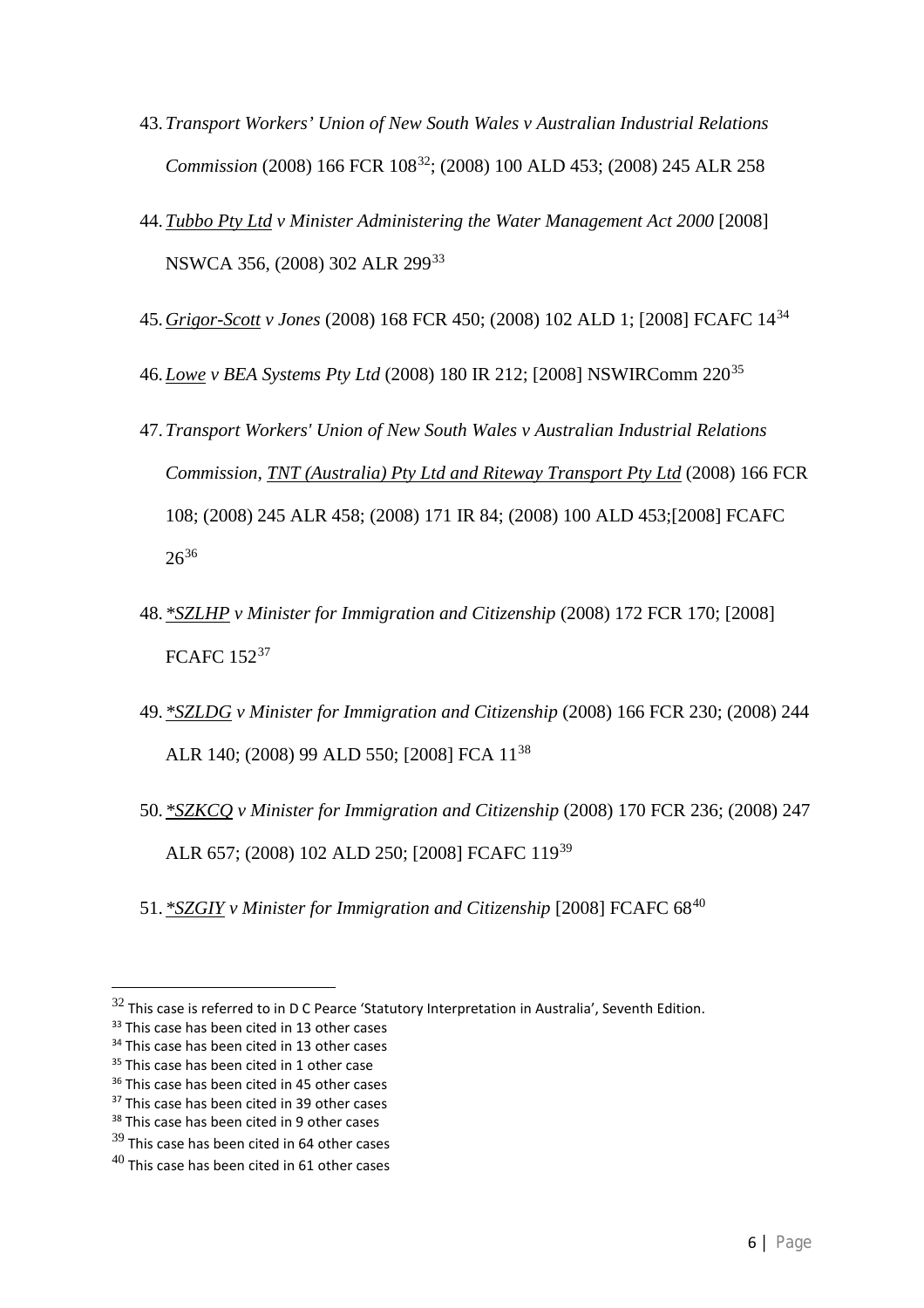- 52. *\*SZITH v Minister for Immigration and Citizenship* (2008) 105 ALD 541; [\[2008\]](http://www.austlii.edu.au/cgi-bin/sinodisp/au/cases/cth/FCA/2008/1866.html?query=) FCA [1866](http://www.austlii.edu.au/cgi-bin/sinodisp/au/cases/cth/FCA/2008/1866.html?query=)<sup>[41](#page-6-0)</sup>
- 53. *\*SZGUP v Minister for Immigration and Citizenship* (2008) 100 ALD 518; [\[2008\]](http://www.austlii.edu.au/cgi-bin/sinodisp/au/cases/cth/FCA/2008/183.html?query=) [FCA](http://www.austlii.edu.au/cgi-bin/sinodisp/au/cases/cth/FCA/2008/183.html?query=) 183
- 54. *\*Kelly v Saadat-Talab* (2008) 72 NSWLR 305; (2008) 228 FLR 284; (2008) 251 ALR 398; [2008] [NSWCA](http://www.austlii.edu.au/cgi-bin/sinodisp/au/cases/nsw/NSWCA/2008/213.html?query=) 213[42](#page-6-1)
- 55. \**SZLSW v Minister for Citizenship and Immigration* (2008) 103 ALD 580; [\[2008\]](http://www.austlii.edu.au/cgi-bin/sinodisp/au/cases/cth/FCA/2008/1321.html?query=) FCA [1321](http://www.austlii.edu.au/cgi-bin/sinodisp/au/cases/cth/FCA/2008/1321.html?query=)<sup>[43](#page-6-2)</sup>
- 56. *\*Saadat-Talab v Australian Federal Police* (2007) 215 FLR 205; (2007) 178 A Crim R 527; [2007] [NSWSC](http://www.austlii.edu.au/cgi-bin/sinodisp/au/cases/nsw/NSWSC/2007/1353.html?query=) 1353[44](#page-6-3)
- 57. *\*Minister for Immigration and Citizenship v Applicant A125 of 2003* (2007) 163 FCR 285; (2007) 243 ALR 691; (2007) 98 ALD 246; [2007] [FCAFC](http://www.austlii.edu.au/cgi-bin/sinodisp/au/cases/cth/FCAFC/2007/162.html?query=) 162[45](#page-6-4)
- 58. *\*SZEOP v Minister for Immigration and Citizenship* [\[2007\]](http://www.austlii.edu.au/cgi-bin/sinodisp/au/cases/cth/FCA/2007/807.html?query=) FCA 807[46](#page-6-5)
- 59.*Construction, Forestry, Mining and Energy Union (New South Wales Branch) v Port Kembla Coal Terminal Ltd* (2007) 169 IR 141; [2007] [NSWIRComm](http://www.austlii.edu.au/cgi-bin/sinodisp/au/cases/nsw/NSWIRComm/2007/296.html?query=) 296[47](#page-6-6)
- 60.*Commonwealth of Australia v Griffiths* (2007) 245 ALR 172; (2007) 70 NSWLR 268; [2007] [NSWCA](http://www.austlii.edu.au/cgi-bin/sinodisp/au/cases/nsw/NSWCA/2007/370.html?query=) 370<sup>[48](#page-6-7)</sup>

<span id="page-6-0"></span><sup>&</sup>lt;sup>41</sup> This case has been cited in 5 other cases

<span id="page-6-1"></span><sup>&</sup>lt;sup>42</sup> This case has been cited in 5 other cases. This case is referred to in D C Pearce & RS Geddes 'Statutory Interpretation in Australia' Eighth Edition

<span id="page-6-2"></span><sup>&</sup>lt;sup>43</sup> This case has been cited in 8 other cases

<span id="page-6-3"></span><sup>&</sup>lt;sup>44</sup> This case has been cited in 2 other cases

<span id="page-6-4"></span> $45$  This case has been cited in 77 other cases

<span id="page-6-5"></span><sup>46</sup> This case has been cited in 7 other cases

<span id="page-6-6"></span><sup>&</sup>lt;sup>47</sup> This case has been cited in 5 other cases

<span id="page-6-7"></span><sup>&</sup>lt;sup>48</sup> This case has been cited in 71 other cases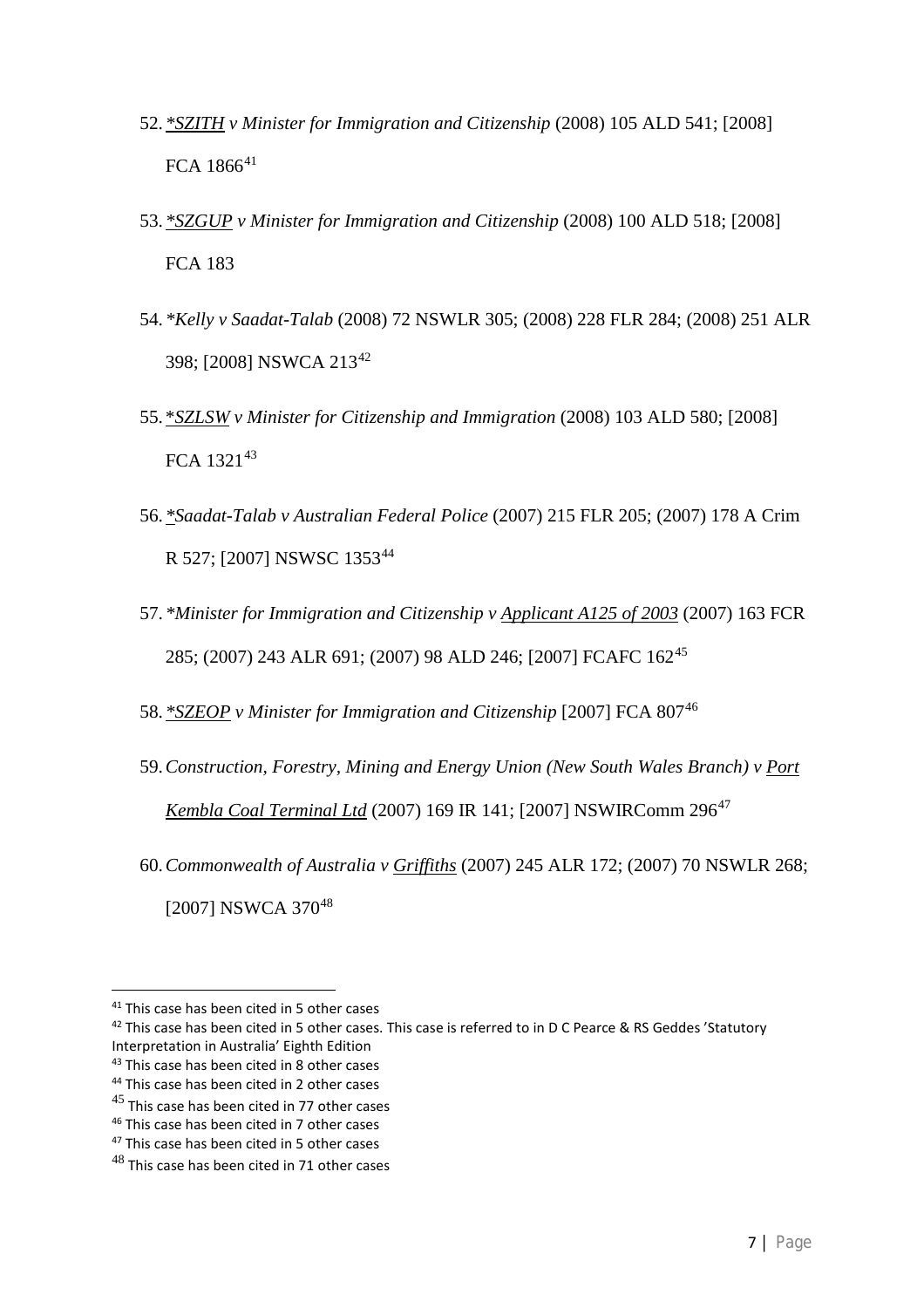- 61.*United KFPW v National Union of Workers, New South Wales Branch* (2006) 158 IR 336; [2006] [NSWIRComm](http://www.austlii.edu.au/cgi-bin/sinodisp/au/cases/nsw/NSWIRComm/2006/391.html?query=) 391[49](#page-7-0)
- 62. *\*SZEGX v Minister for Immigration and Multicultural and Indigenous Affairs* [\[2006\]](http://www.austlii.edu.au/cgi-bin/sinodisp/au/cases/cth/FCA/2006/166.html?query=) [FCA](http://www.austlii.edu.au/cgi-bin/sinodisp/au/cases/cth/FCA/2006/166.html?query=) 166<sup>[50](#page-7-1)</sup>
- 63. *\*SZEEU v Minister for Immigration and Multicultural and Indigenous Affairs* (2006) 150 FCR 214; (2006) 230 ALR 1; [2006] [FCAFC](http://www.austlii.edu.au/cgi-bin/sinodisp/au/cases/cth/FCAFC/2006/2.html?query=) 2[51](#page-7-2)
- 64. *\*SZEEF v Minister for Immigration & Multicultural & Indigenous Affairs* (2006) 233 ALR 331; [2006] [FMCA](http://www.austlii.edu.au/cgi-bin/sinodisp/au/cases/cth/FMCA/2006/661.html?query=) 661<sup>[52](#page-7-3)</sup>
- 65. *\*NW v New South Wales Fire Brigades* (No 2) [2006] [NSWADT](http://www.austlii.edu.au/cgi-bin/sinodisp/au/cases/nsw/NSWADT/2006/61.html?query=) 61[53](#page-7-4)
- 66. *\*NBKS v Minister for Immigration and Multicultural and Indigenous Affairs* (2006) 156 FCR 205; (2006) 237 ALR 592; 93 ALD 313; [2006] [FCAFC](http://www.austlii.edu.au/cgi-bin/sinodisp/au/cases/cth/FCAFC/2006/174.html?query=) 174[54](#page-7-5)
- 67. *\*Minister for Immigration and Multicultural and Indigenous Affairs v SZFHC* (2006) 150 FCR 439; (2006) 231 ALR 630; [2006] [FCAFC](http://www.austlii.edu.au/cgi-bin/sinodisp/au/cases/cth/FCAFC/2006/73.html?query=) 73[55](#page-7-6)
- 68. *\*Hussein v Secretary, Department of Immigration and Multicultural and Indigenous Affairs* (2006) 90 ALD 285; [\[2006\]](http://www.austlii.edu.au/cgi-bin/sinodisp/au/cases/cth/FCA/2006/286.html?query=) FCA 286<sup>[56](#page-7-7)</sup>
- 69. *\*SZHSQ v Minister for Immigration and Multicultural Affairs* (2006) 155 FCR 159; [\[2006\]](http://www.austlii.edu.au/cgi-bin/sinodisp/au/cases/cth/FCA/2006/1295.html?query=) FCA 1295<sup>[57](#page-7-8)</sup>

<span id="page-7-0"></span><sup>&</sup>lt;sup>49</sup> This case has been cited in 3 other cases

<span id="page-7-1"></span><sup>50</sup> This case has been cited in 16 other cases

<span id="page-7-2"></span> $51$  This case has been cited in 689 other cases

<span id="page-7-3"></span><sup>&</sup>lt;sup>52</sup> This case has been cited in 12 other cases

<span id="page-7-4"></span><sup>53</sup> This case has been cited in 14 other cases

<span id="page-7-5"></span><sup>&</sup>lt;sup>54</sup> This case has been cited in 37 other cases

<span id="page-7-6"></span><sup>55</sup> This case has been cited in 113 other cases

<span id="page-7-7"></span><sup>56</sup> This case has been cited in 4 other cases

<span id="page-7-8"></span><sup>&</sup>lt;sup>57</sup> This case has been cited in 29 other cases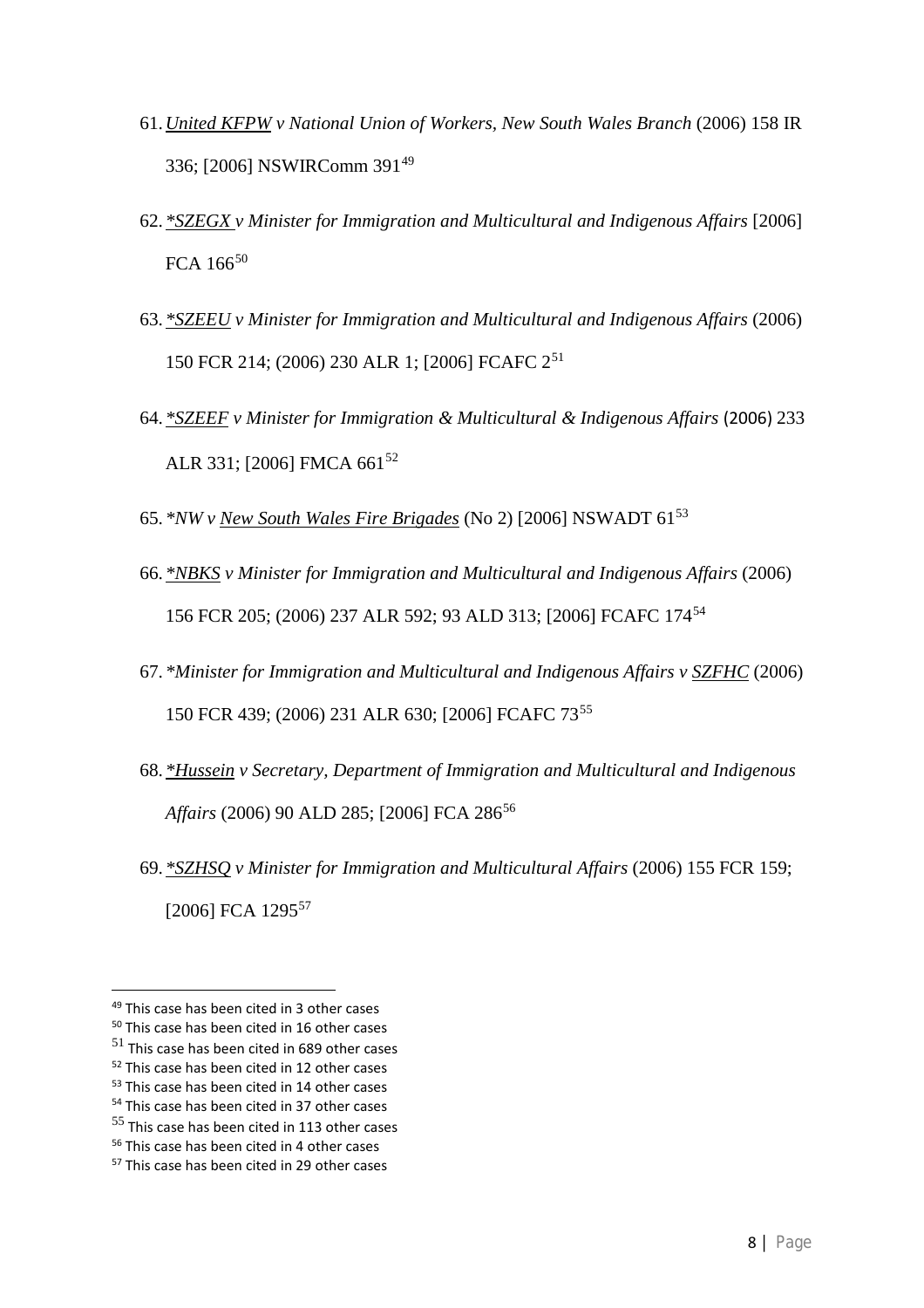- 70. *\*Hussein v Secretary of the Department of Immigration and Multicultural Affairs* (No2) 155 FCR 304; 92 ALD 89; [\[2006\]](http://www.austlii.edu.au/cgi-bin/sinodisp/au/cases/cth/FCA/2006/1263.html?query=) FCA 1263<sup>[58](#page-8-0)</sup>
- 71.*Koroitamana v Commonwealth of Australia* (2006) 227 CLR 31; 227 ALR 406; 80 ALJR 1146 [2006] HCA 28[59](#page-8-1)
- 72. *\*Seyfarth v Minister for Immigration and Multicultural and Indigenous Affairs* (2005) 142 FCR 580; [2005] [FCAFC](http://www.austlii.edu.au/cgi-bin/sinodisp/au/cases/cth/FCAFC/2005/105.html?query=) 105[60](#page-8-2)
- 73. *\*Aussie Home Loans v X Inc Services* [2005] ATPR 42-060; [2005] [NSWSC](http://www.austlii.edu.au/cgi-bin/sinodisp/au/cases/nsw/NSWSC/2005/285.html?query=) 285[61](#page-8-3)
- 74. *\*NAWZ v Minister for Immigration and Multicultural and Indigenous Affairs* [\[2004\]](http://www.austlii.edu.au/cgi-bin/sinodisp/au/cases/cth/FCAFC/2004/199.html?query=) [FCAFC](http://www.austlii.edu.au/cgi-bin/sinodisp/au/cases/cth/FCAFC/2004/199.html?query=) 199[62](#page-8-4)
- 75. *\*NAUV v Minister for Immigration and Multicultural and Indigenous Affairs* (2004) 82 ALD 784; [2004] [FCAFC](http://www.austlii.edu.au/cgi-bin/sinodisp/au/cases/cth/FCAFC/2004/124.html?query=) 124. [63](#page-8-5)
- 76.*Miller v University of New South Wales* (2003) 132 FCR 147; (2003) 200 ALR 565; [2003] [FCAFC](http://www.austlii.edu.au/cgi-bin/sinodisp/au/cases/cth/FCAFC/2003/180.html?query=) 180<sup>[64](#page-8-6)</sup>
- 77.*The Owners Strata Plan No 56443 v Regis Towers Real Estate Pty Ltd* (2003) 58 NSWLR 78; [2003] [NSWCA](http://www.austlii.edu.au/cgi-bin/sinodisp/au/cases/nsw/NSWCA/2003/274.html?query=) 274[65](#page-8-7)
- 78. *\*NAUV v Minister for Immigration and Multicultural and Indigenous Affairs* (2003) 79 ALD 149; [\[2003\]](http://www.austlii.edu.au/cgi-bin/sinodisp/au/cases/cth/FCA/2003/1319.html?query=) FCA 1319[66](#page-8-8)

<span id="page-8-3"></span> $61$  This case has been cited in 13 other cases It also has been referred to in 'The Modern Contract of Employment', Neil and Chin and Breen Creighton & Andrew Stewart 'Labour Law', Fifth Edition.

<span id="page-8-0"></span> <sup>58</sup> This case is referred to in 'Stuarts Guide to Employment Law', third edition and Breen Creighton & Andrew Stewart 'Labour Law', Fifth Edition

<span id="page-8-8"></span><span id="page-8-1"></span><sup>&</sup>lt;sup>59</sup> This case has been cited in 15 other cases

<span id="page-8-2"></span><sup>60</sup> This case has been cited in 7 other cases

<span id="page-8-4"></span><sup>&</sup>lt;sup>62</sup> This case has been cited in 61 other cases

<span id="page-8-5"></span><sup>&</sup>lt;sup>63</sup> This case has been cited in 12 other cases

<span id="page-8-6"></span> $^{64}$  This case has been cited in 101 other cases. This case is referred to in Breen Creighton & Andrew Stewart 'Labour Law', Fifth Edition

<span id="page-8-7"></span><sup>&</sup>lt;sup>65</sup> This case has been cited in 9 other cases